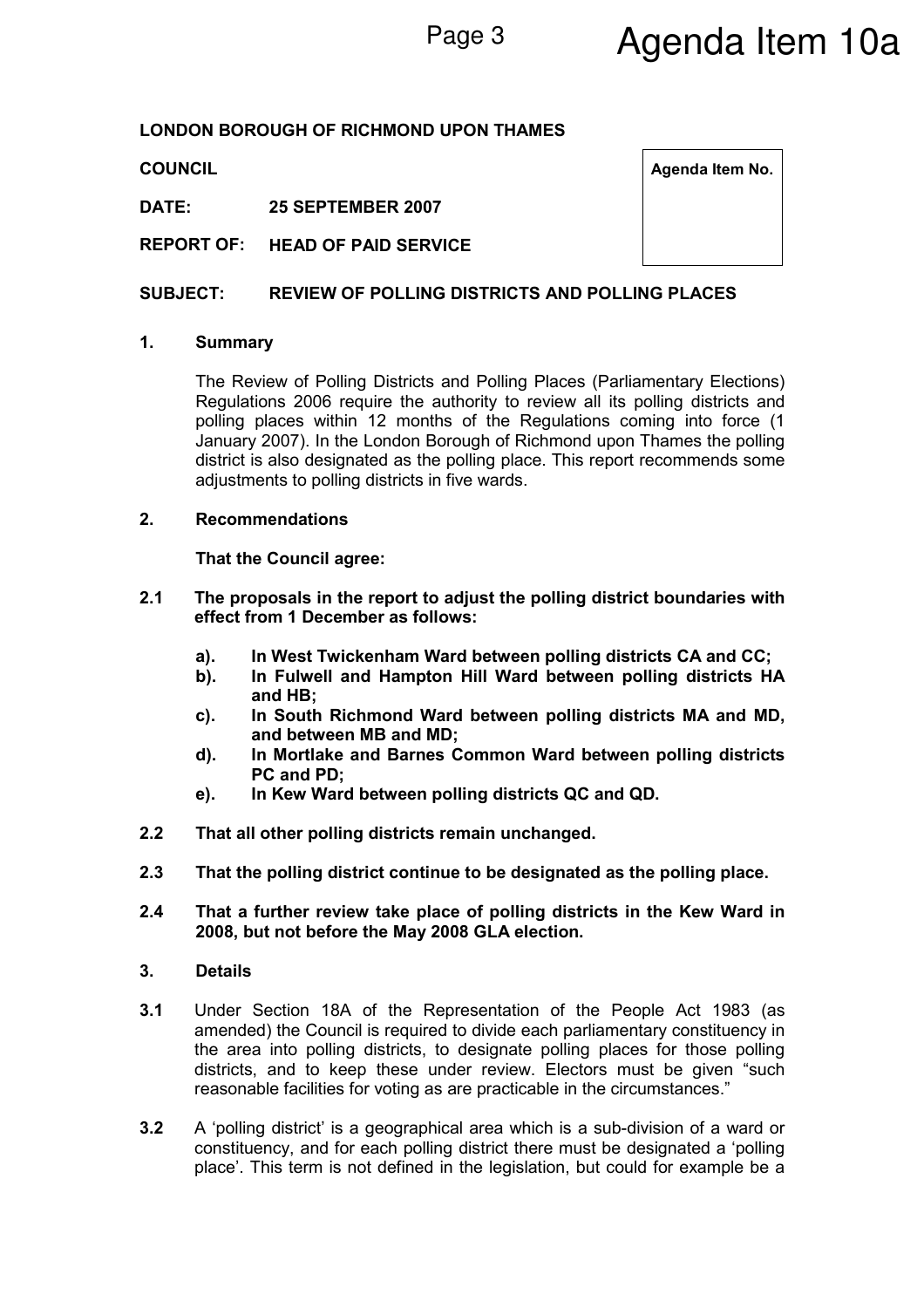public building. The responsibility to designate a polling place is a matter for the Council. If no polling place is designated the polling district becomes the polling place, and it has been the Council's approach for the polling district to be designated as the polling place. Decisions about 'polling stations', on the other hand, are for the returning officer to make: the report provides details of these for ease of reference (although for availability reasons this could vary for a particular election).

- 3.3 In April 2007 letters were sent to all households in the borough inviting residents to comment on their current polling stations or suggest alternatives. Details were sent to the Leader of the Council and the Leader of the Opposition, all Councillors and agents for the main political parties, and the issue was included on the agenda at all Area Consultation Meetings during April and May 2007 inviting comments.
- 3.4 Details were also available on the Council's website with the ability to comment on line, and 309 electors who had stated an interest in the review in their returned election survey during May 2006 had a form sent to them.
- 3.5 All comments were requested by the end of May.
- 3.6 Comments were received from several Ward Councillors, from the Richmond Park Labour Party and from 342 residents.
- 3.7 A report to 17 July Council was withdrawn to enable further consideration by a cross-party working group, which duly met.
- 3.8 It is **RECOMMENDED** that the polling district should continue to be designated as the polling place.
- 3.9 The next paragraph makes recommendations on the detail for each ward.

## 4. Results of review

## 4.1 Twickenham Constituency

After consultation with all electors, it is RECOMMENDED that the polling districts and polling places in the following wards should remain the same, as there are no outstanding issues concerning accessibility and all reasonable facilities for voting are provided:

1. Heathfield Ward (Polling Districts AA, AB, AC)

Polling Stations: Heathfield Nursery Unit Heathfield Library The Community Centre, Edgar Road

- 2. Whitton Ward (Polling Districts BA, BB, BC) Polling Stations: St Philip & St James Church Hall Whitton Library Dene Estate Social Centre
- 3. St Margaret's and North Twickenham Ward (Polling Districts DA, DB, DC) Polling Stations: Heatham House St Stephen's C/E School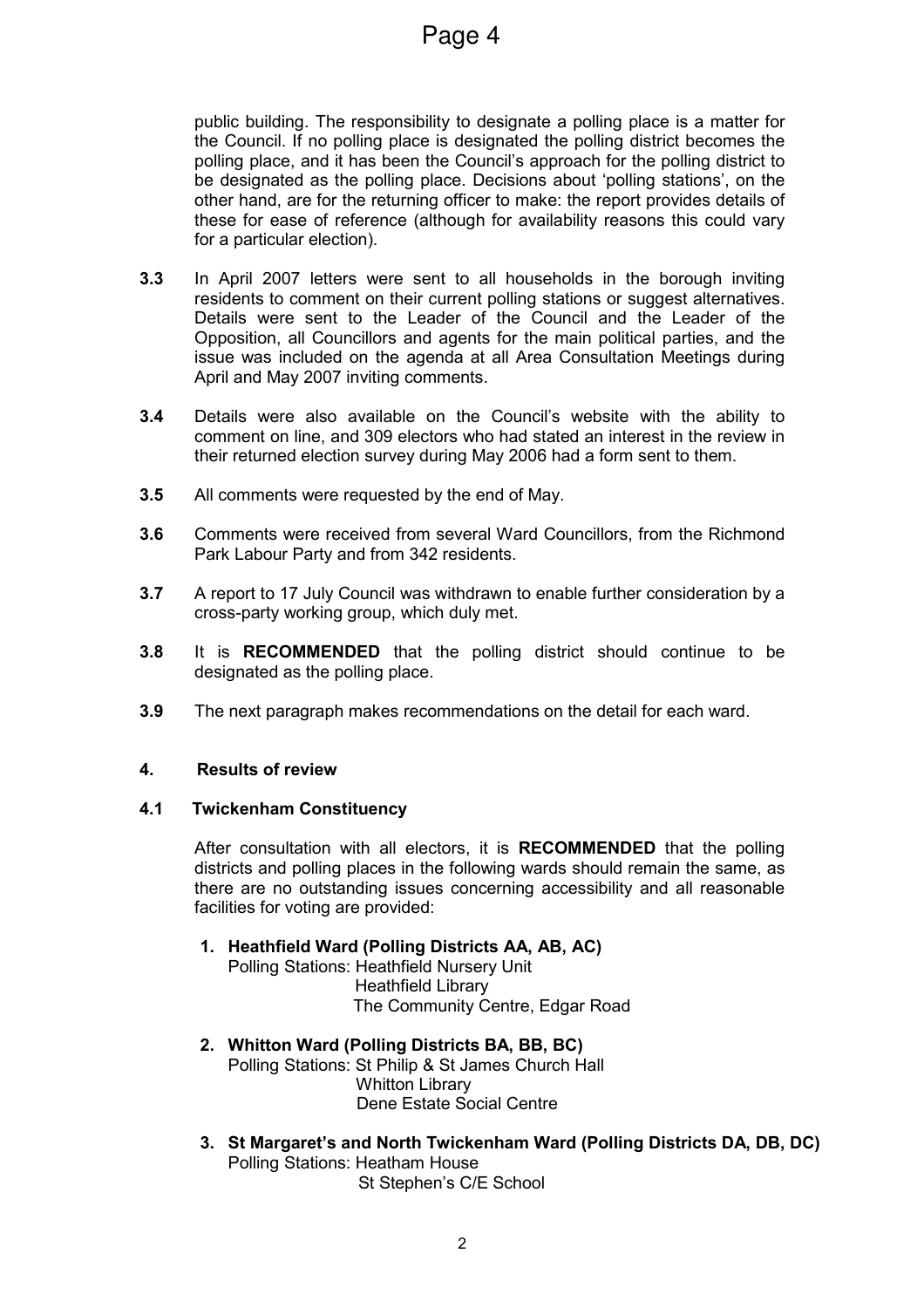# Page 5

All Souls Church Hall

- 4. South Twickenham Ward (Polling Districts EA, EB) Polling Stations: St James's Hall Holy Trinity Church
- 5. Twickenham Riverside Ward (Polling Districts FA, FB) Polling Stations: St Mary's C/E School Cambridge Park Bowling & Sports Club
- 6. Hampton Ward (Polling Districts GA, GB) Polling Stations: The Beveree The Methodist Church
- 7. Hampton Wick Ward (Polling Districts IA, IB, IC) Polling Stations: Bullen Hall Teddington School St Mark's Church Hall
- 8. Teddington Ward (Polling Districts JA, JB) Polling Stations: Teddington District Library St John Ambulance Hall
- 9. Hampton North Ward (Polling Districts KA, KB) Polling Stations: All Saints Church Hall Hampton Community College
- 10. West Twickenham Ward (Polling Districts CA, CB, CC)

To ensure a more balanced number of electors in the CA (2022 electors) and CC (3084 electors) polling districts, it is RECOMMENDED that the boundary between CA and CC be re-drawn to move the following roads from CC to CA:

> Staines Road (No 1-155) Gothic Road Trafalgar Road Elmsleigh Road Third Cross Road Second Cross Road Chestnut Road Chilvers Close First Cross Road Hampton Road (No 12-134)

Total 555 Electorate

Polling district CA would have an electorate of 2577 (after postal votes had been taken into account) and polling district CC would have an electorate of 2529 (after postal votes had been taken into account). The distance to the polling station would not be affected.

Polling Stations: Crane Community Centre, Meadway Community Centre, Whiteleys Way Plato Centre, Waldegrave School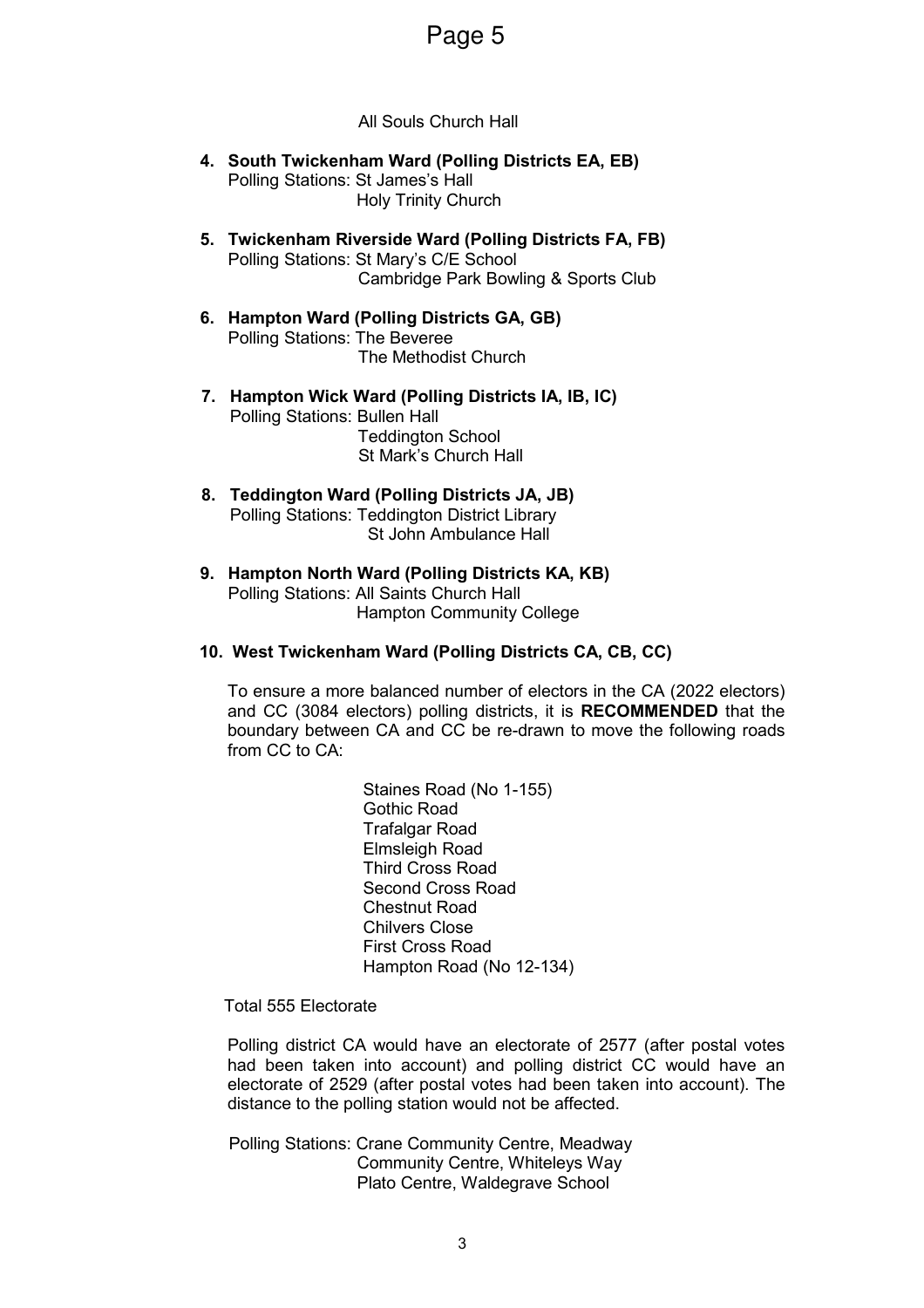# 11. Fulwell & Hampton Hill Ward (Polling Districts HA, HB)

The current polling station for HA (St Mary's & St Peter's C/E School, Somerset Road) is outside the polling district, but it is not proposed to change this, as a suggestion to move to the Red Lion Public House on Stanley Road is not considered viable.

To avoid electors crossing Wellington Road it is RECOMMENDED that the boundary between HA and HB be re-drawn to run along the middle of Wellington Road.

The following roads are proposed to move into HB: Paget Close Links View Road Burton's Road Wellington Road (the western side only, nos. 1-55)

The polling station for HB is St James's Church Hall.

# 4.2 Richmond Park Constituency

After consultation with all electors, it is **RECOMMENDED** that the polling districts and polling places in the following wards should remain the same, as there are no outstanding issues concerning accessibility and all reasonable facilities for voting are provided:

# 1. North Richmond Ward (Polling Districts LA, LB, LC)

Polling Stations: Raleigh Road United Church Hall Caravan in Lambert Avenue Our Lady Queen of Peace Church Hall

## 2. Ham, Petersham & Richmond Riverside Ward (Polling Districts NA, NB, NC, ND, NE)

Polling Stations: Russell School Nursery Unit Ham Hall Ham Christian Centre Caravan at Junction of Latchmere Lane/Cowper Road Caravan near to the Star & Garter

# 3. East Sheen Ward (Polling Districts OA, OB, OC)

Polling Stations: Sheen Mount School All Saints Church Hall Sheen Lane Centre

# 4. Barnes Ward (Polling Districts RA, RB, RC)

Polling Stations: Lowther School (Nursery) Kitson Hall Holy Trinity Parish Room

## 5. South Richmond Ward (Polling Districts MA, MB, MC, MD)

To decrease the distance some electors have to travel to their polling station it is RECOMMENDED that: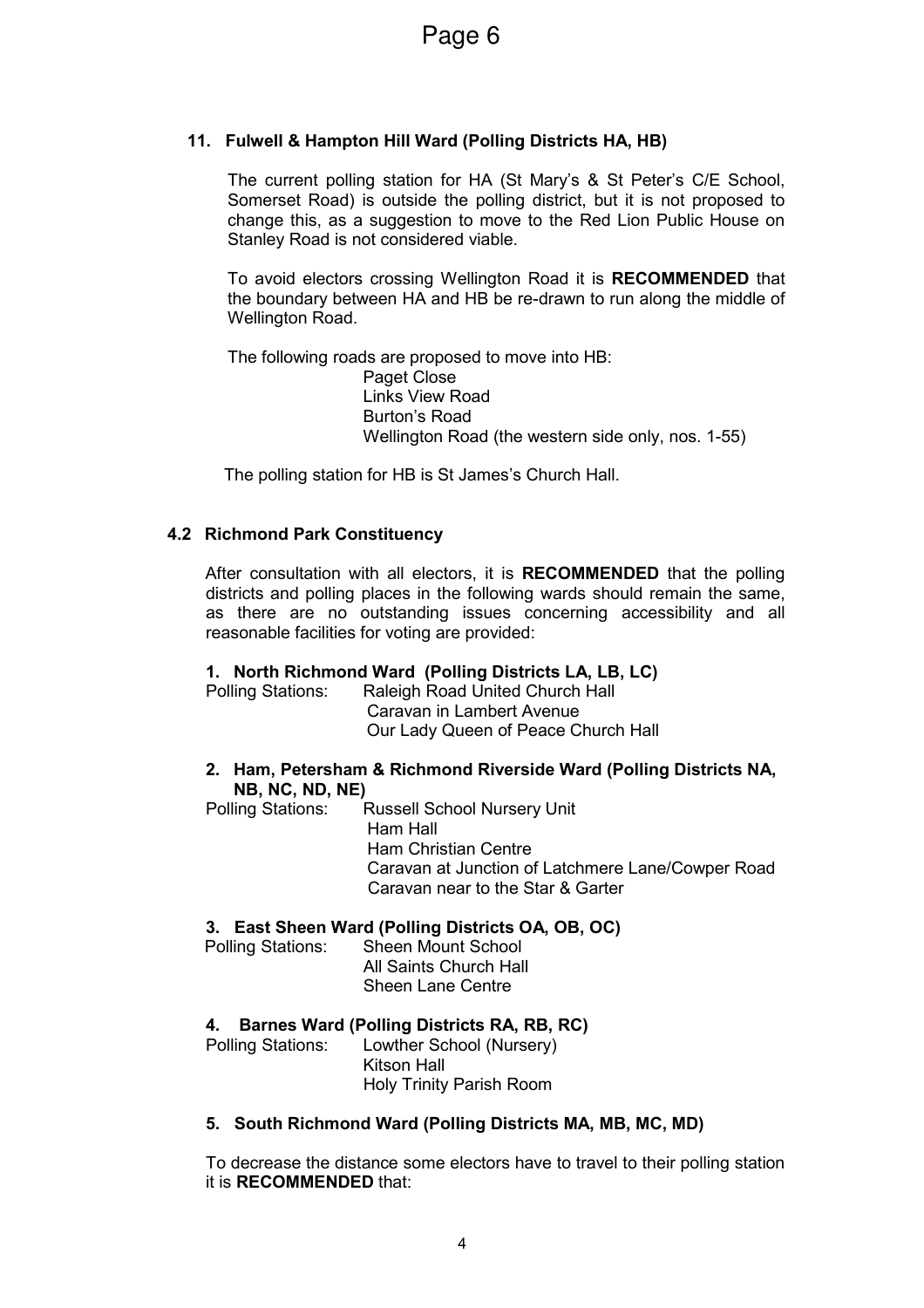Page 7

#### The following roads move from MD to MA: Berwyn Road Orchard Rise Sheen Common Drive Sheen Road **Courtlands** Upper Richmond Road West

The following road moves from MB to MD: Marlborough Road

Polling Stations: Meadows Hall Richmond & Putney Unitarian Church Richmond Library The Cambrian Centre

## 6. Mortlake & Barnes Common Ward (Polling Districts PA, PB, PC, PD)

To ensure a more balanced number of electors between PC and PD, it is RECOMMENDED that the boundary line between PC and PD should be re-drawn to move the following roads into PC:

> The Broadway First Avenue Second Avenue White Hart Lane North Worple Way (No  $1 - 8$ )

Polling Stations: East Sheen Primary School Caravan in Warwick Drive St Mary the Virgin Church Barnes Green Social Centre

# 7. Kew Ward (Polling Districts QA, QB, QC, QD)

With the increase of residential buildings and a small polling station at Kew Library, the current polling districts are unsuitable. It is RECOMMENDED that the boundary lines between QC and QD be re-drawn, and that a further review take place in 2008 after the GLA elections.

The following roads should move into QD:

Atwood Avenue Taylor Avenue Chelwood Gardens Pensford Avenue North Road Nylands Avenue High Park Avenue Mortlake Road (part, numbers 191 –249)

Total 525 electors